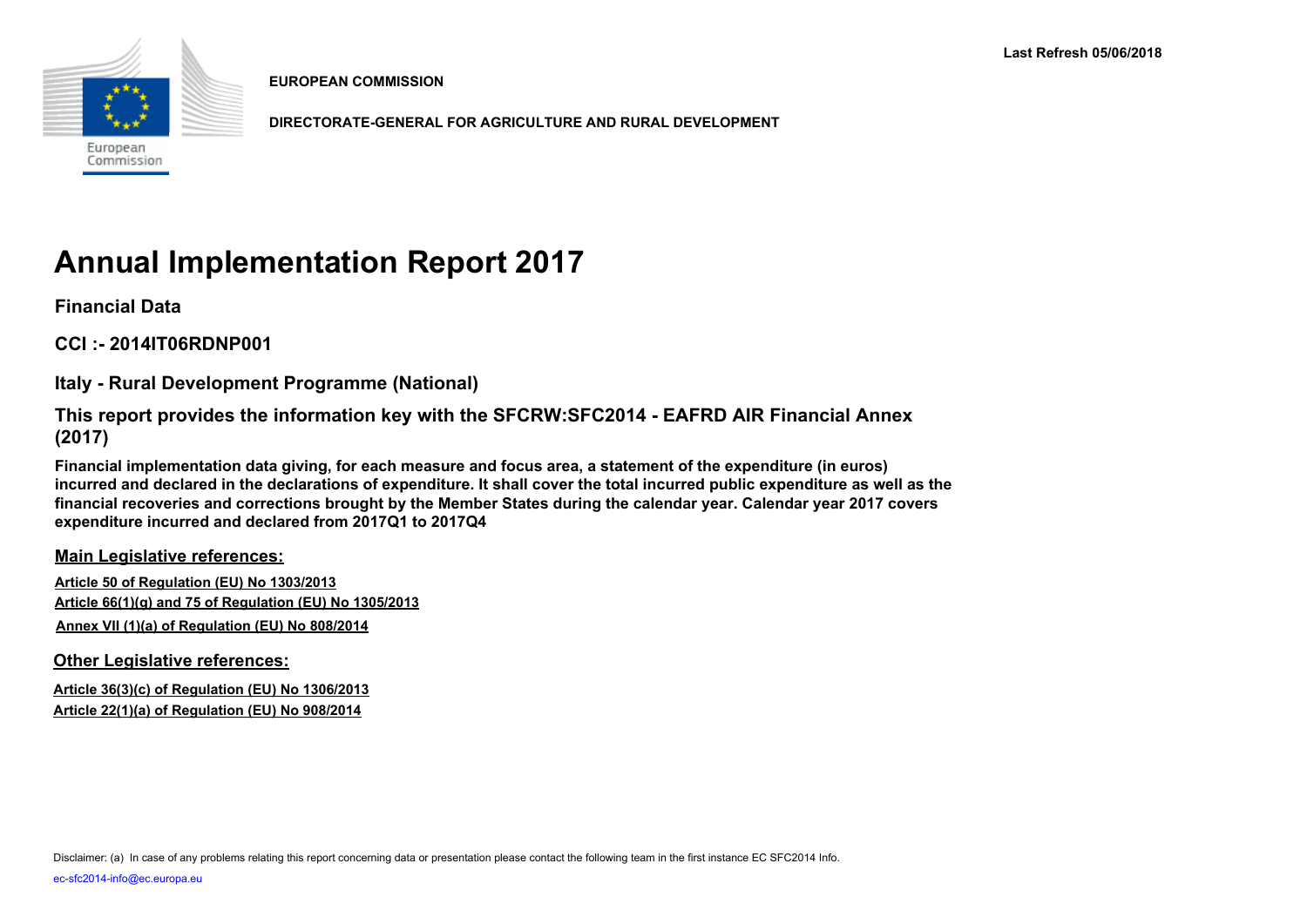#### Table 1.1 - Financial implementation per focus area (2017Q1 to 2017Q4)

\*Disclaimer: Data are those submitted by the Paying Agency in the quarterly declarations of expenditure

## **Measure code: M04 (Physical Investment)**

| <b>Union Contribution</b><br>(EAFRD) before<br>adjustments |                              |                          |                            |                          | Union contribution (EAFRD)<br>financial and other adjustments |                             | <b>Total Union</b><br><b>Contribution</b> |
|------------------------------------------------------------|------------------------------|--------------------------|----------------------------|--------------------------|---------------------------------------------------------------|-----------------------------|-------------------------------------------|
| <b>Focus Area / Priority</b>                               | $01/01/2017 -$<br>31/03/2017 | 01/04/2017<br>30/06/2017 | 01/07/2017 -<br>15/10/2017 | 16/10/2017<br>31/12/2017 | Irregularities or<br>negligence<br>recovered by MS            | <b>Other</b><br>adjustments | (EAFRD) after<br>adjustments              |
| 5A                                                         |                              |                          |                            |                          |                                                               |                             | 0.00                                      |
| <b>TOTAL</b>                                               |                              |                          |                            |                          |                                                               |                             | 0.00                                      |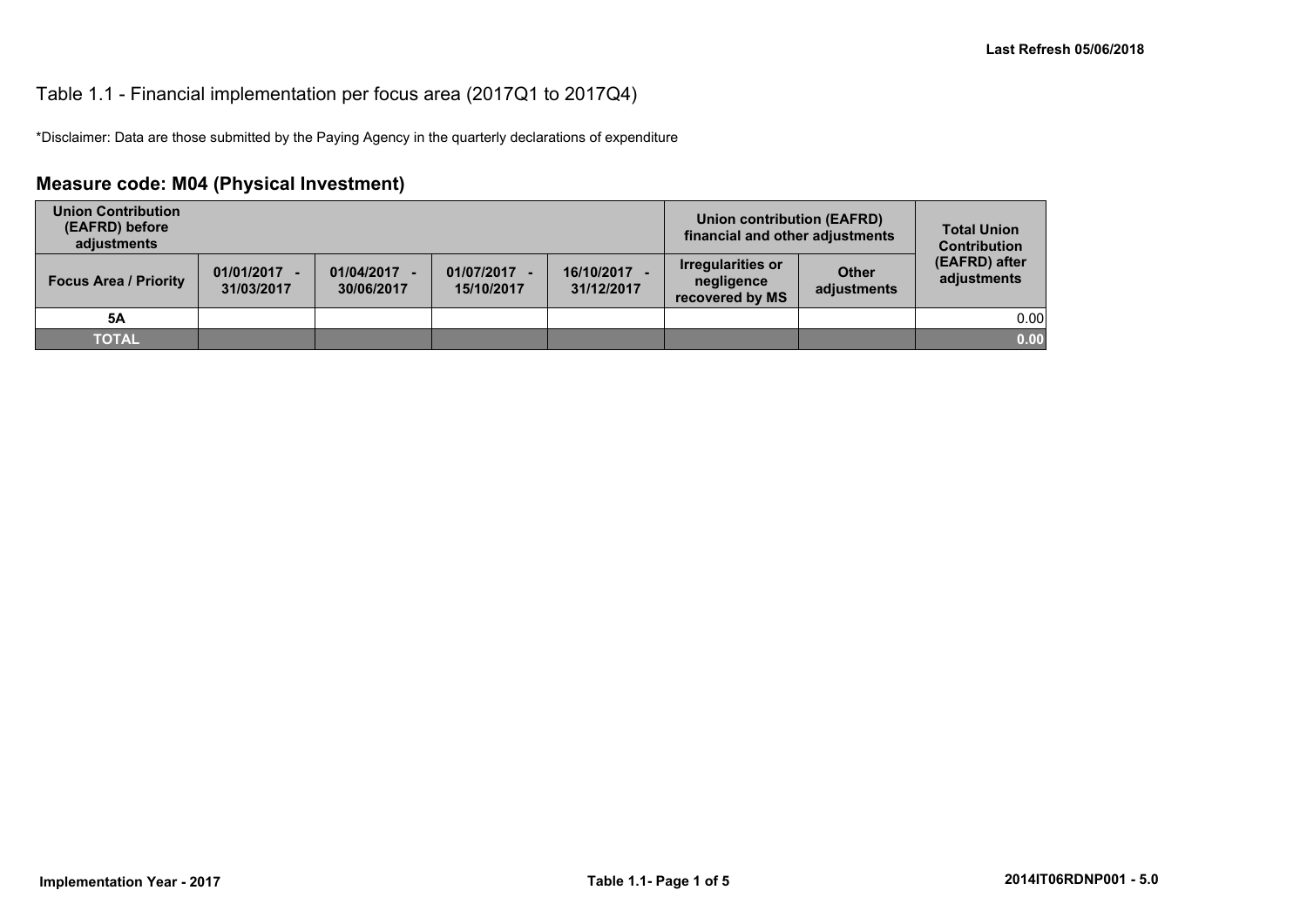## **Measure code: M10 (Agri-environment-climate)**

| <b>Union Contribution</b><br>(EAFRD) before<br>adiustments |                              |                          |                            |                          | Union contribution (EAFRD)<br>financial and other adjustments |                             | <b>Total Union</b><br><b>Contribution</b> |
|------------------------------------------------------------|------------------------------|--------------------------|----------------------------|--------------------------|---------------------------------------------------------------|-----------------------------|-------------------------------------------|
| <b>Focus Area / Priority</b>                               | $01/01/2017 -$<br>31/03/2017 | 01/04/2017<br>30/06/2017 | 01/07/2017 -<br>15/10/2017 | 16/10/2017<br>31/12/2017 | <b>Irregularities or</b><br>negligence<br>recovered by MS     | <b>Other</b><br>adjustments | (EAFRD) after<br>adjustments              |
| <b>P4</b>                                                  |                              |                          |                            |                          |                                                               |                             | 0.00                                      |
| <b>TOTAL</b>                                               |                              |                          |                            |                          |                                                               |                             | 0.00                                      |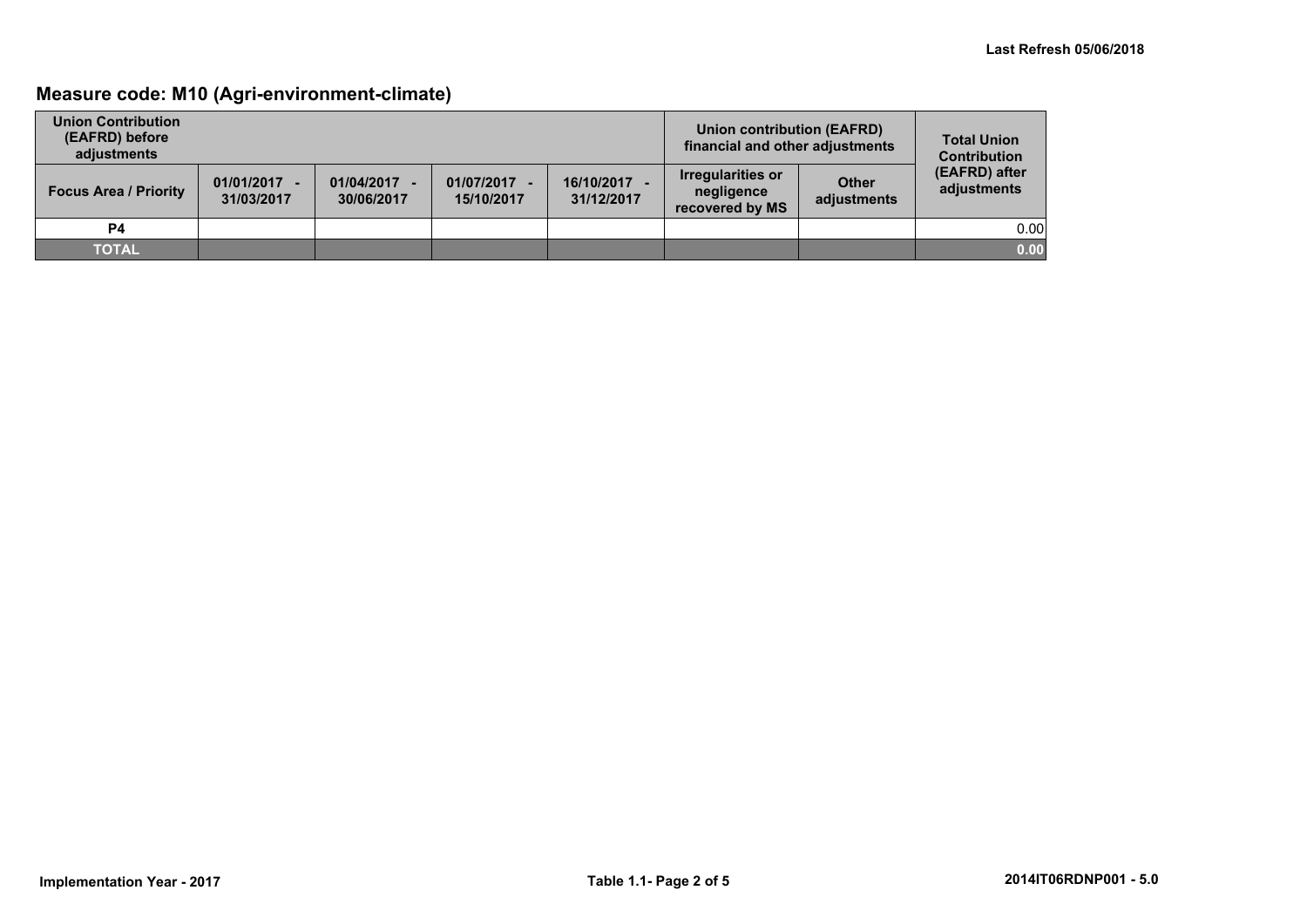## **Measure code: M16 (Cooperation)**

| <b>Union Contribution</b><br>(EAFRD) before<br>adiustments |                              |                          |                            |                          | <b>Union contribution (EAFRD)</b><br>financial and other adjustments |                             | <b>Total Union</b><br><b>Contribution</b> |
|------------------------------------------------------------|------------------------------|--------------------------|----------------------------|--------------------------|----------------------------------------------------------------------|-----------------------------|-------------------------------------------|
| <b>Focus Area / Priority</b>                               | $01/01/2017 -$<br>31/03/2017 | 01/04/2017<br>30/06/2017 | 01/07/2017 -<br>15/10/2017 | 16/10/2017<br>31/12/2017 | <b>Irregularities or</b><br>negligence<br>recovered by MS            | <b>Other</b><br>adjustments | (EAFRD) after<br>adjustments              |
| <b>P4</b>                                                  |                              |                          |                            |                          |                                                                      |                             | 0.00                                      |
| <b>TOTAL</b>                                               |                              |                          |                            |                          |                                                                      |                             | 0.00                                      |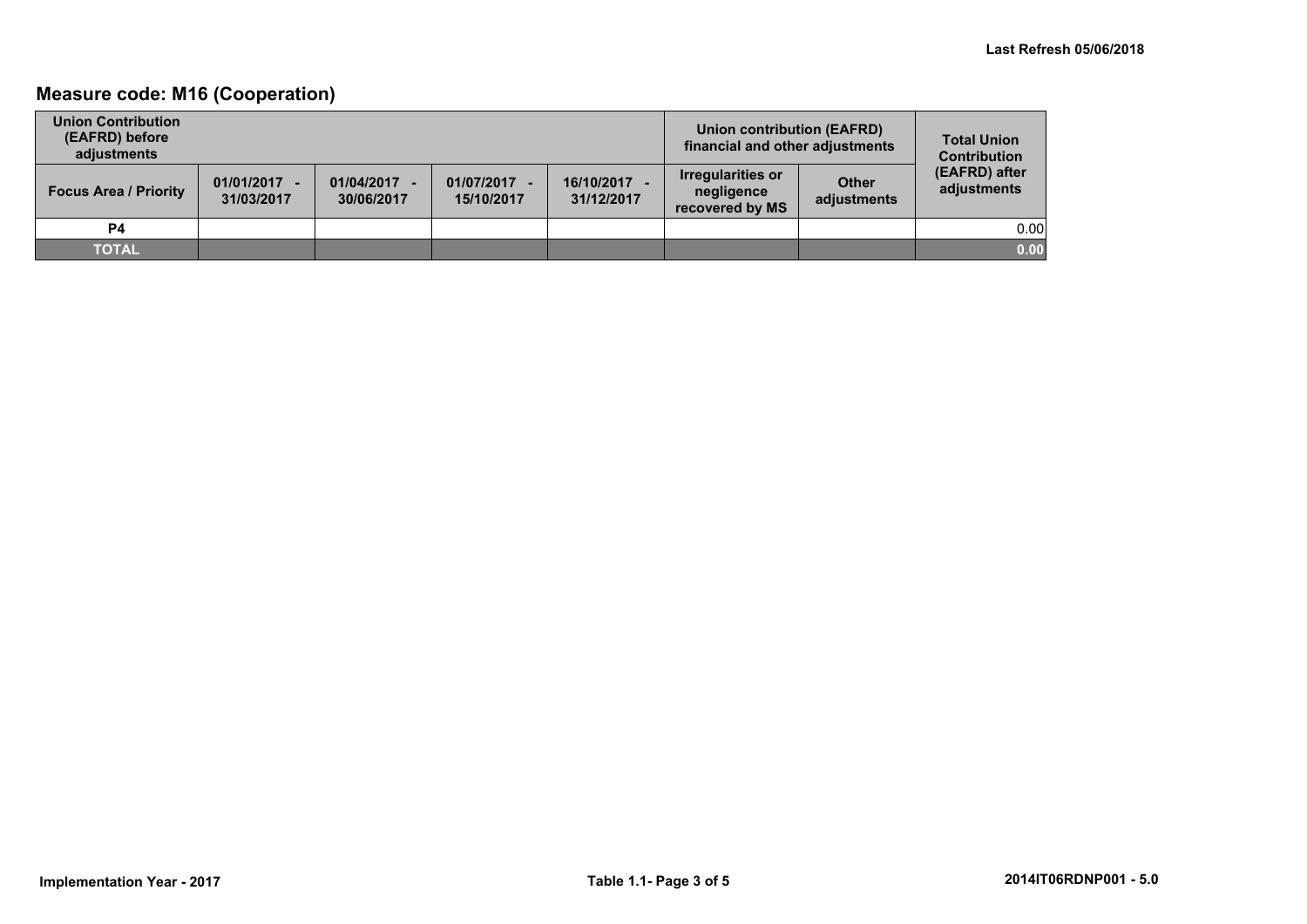## **Measure code: M17 (Risk management)**

| <b>Union Contribution</b><br>(EAFRD) before<br>adjustments |                              |                          |                            |                          | Union contribution (EAFRD)<br>financial and other adjustments |                             | <b>Total Union</b><br><b>Contribution</b> |
|------------------------------------------------------------|------------------------------|--------------------------|----------------------------|--------------------------|---------------------------------------------------------------|-----------------------------|-------------------------------------------|
| <b>Focus Area / Priority</b>                               | $01/01/2017 -$<br>31/03/2017 | 01/04/2017<br>30/06/2017 | 01/07/2017 -<br>15/10/2017 | 16/10/2017<br>31/12/2017 | Irregularities or<br>negligence<br>recovered by MS            | <b>Other</b><br>adjustments | (EAFRD) after<br>adjustments              |
| 3B                                                         | 16,279,278.91                | 3,671,156.06             | 20,761,132.11              | 8,854,470.59             | -177.956.41                                                   |                             | 49,388,081.26                             |
| <b>TOTAL</b>                                               | 16,279,278.91                | 3,671,156.06             | $\sqrt{20,761,132.11}$     | 8,854,470.59             | $-177,956.41$                                                 |                             | 49,388,081.26                             |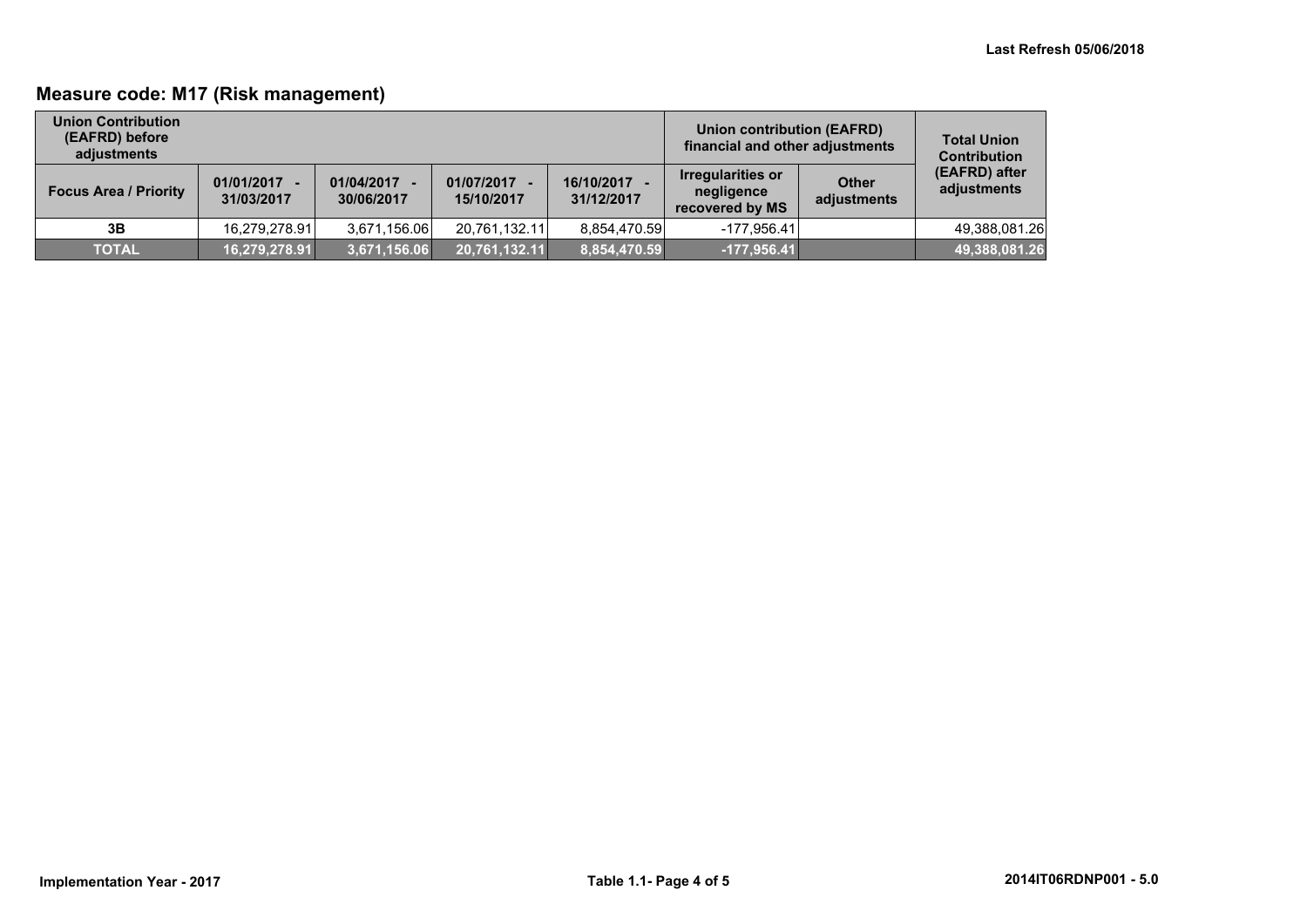## **Measure code: M20 (TA)**

| <b>Union Contribution</b><br>(EAFRD) before<br>adiustments |                              |                          |                            |                          | <b>Union contribution (EAFRD)</b><br>financial and other adjustments |                             | <b>Total Union</b><br><b>Contribution</b> |
|------------------------------------------------------------|------------------------------|--------------------------|----------------------------|--------------------------|----------------------------------------------------------------------|-----------------------------|-------------------------------------------|
| <b>Focus Area / Priority</b>                               | $01/01/2017 -$<br>31/03/2017 | 01/04/2017<br>30/06/2017 | 01/07/2017 -<br>15/10/2017 | 16/10/2017<br>31/12/2017 | <b>Irregularities or</b><br>negligence<br>recovered by MS            | <b>Other</b><br>adjustments | (EAFRD) after<br>adjustments              |
| M20                                                        |                              |                          |                            |                          |                                                                      |                             | 0.00                                      |
| <b>TOTAL</b>                                               |                              |                          |                            |                          |                                                                      |                             | 0.00                                      |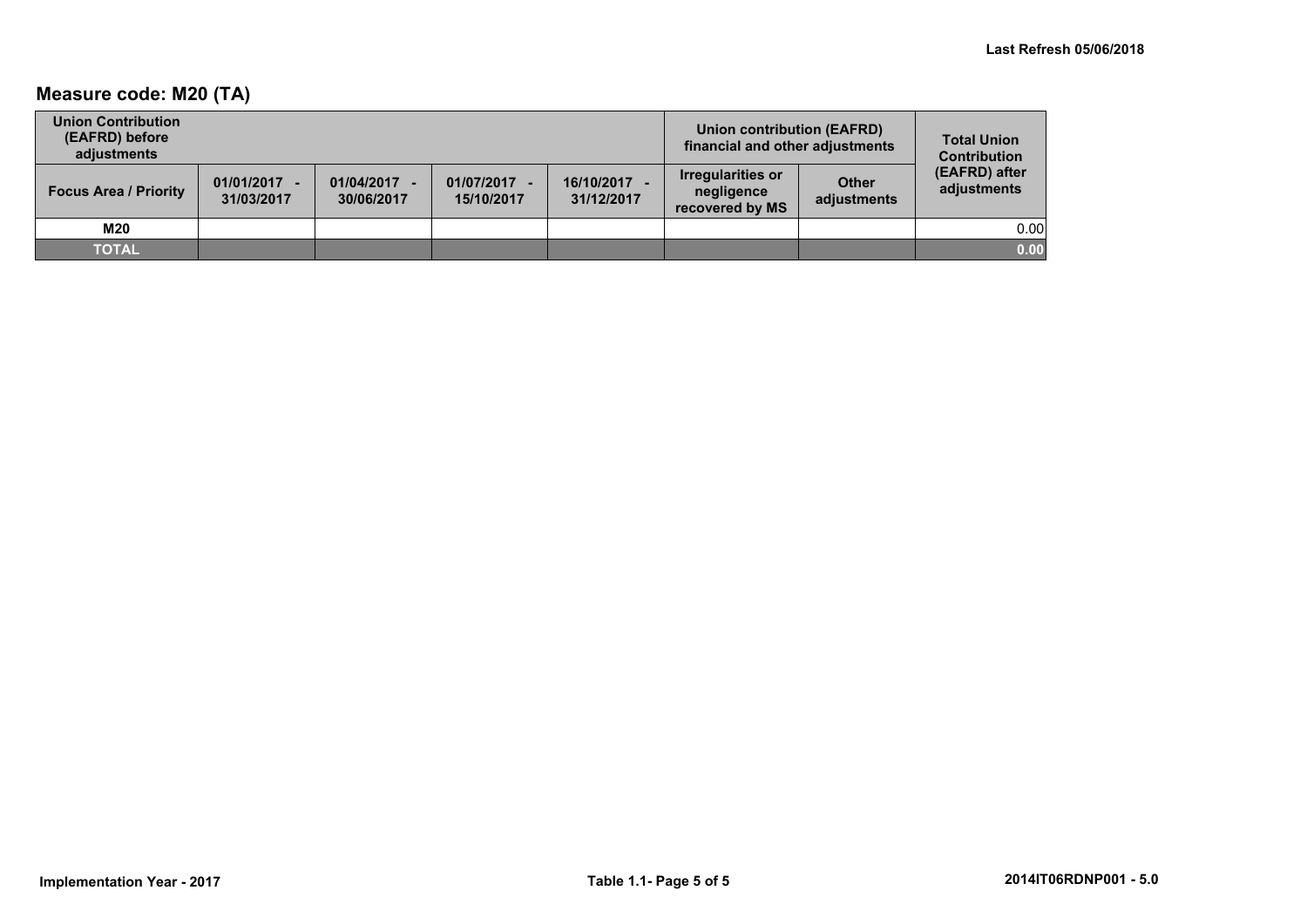## Table 1.2 - Financial Implementation per measure (2017Q1 to 2017Q4)

\*Disclaimer: Data are those submitted by the Paying Agency in the quarterly declarations of expenditure

| Measure code                     | <b>Total Public</b><br>expenditure<br>before<br>adjustments | <b>Union</b><br><b>Contribution</b><br>(EAFRD) before<br>adjustments | <b>Union</b><br>contribution<br>(EAFRD)<br>financial<br>adjustments | <b>Union</b><br>contribution<br>(EAFRD) other<br>adjustments | <b>Total Union</b><br><b>Contribution</b><br>(EAFRD) after<br>adjustments |
|----------------------------------|-------------------------------------------------------------|----------------------------------------------------------------------|---------------------------------------------------------------------|--------------------------------------------------------------|---------------------------------------------------------------------------|
|                                  | (a')                                                        | (b')                                                                 | (c')                                                                | (d')                                                         | $(e') = (b') + (c') + (d')$                                               |
| <b>M04 - Physical Investment</b> |                                                             |                                                                      |                                                                     |                                                              | 0.00                                                                      |
| M10 - Agri-environment-climate   |                                                             |                                                                      |                                                                     |                                                              | 0.00                                                                      |
| M16 - Cooperation                |                                                             |                                                                      |                                                                     |                                                              | 0.00                                                                      |
| M17 - Risk management            | 110,146,750.37                                              | 49,566,037.67                                                        | $-177.956.41$                                                       |                                                              | 49,388,081.26                                                             |
| <b>M20 - TA</b>                  |                                                             |                                                                      |                                                                     |                                                              | 0.00                                                                      |
| <b>All Measures</b>              | 110,146,750.37                                              | 49,566,037.67                                                        | $-177,956.41$                                                       |                                                              | 49,388,081.26                                                             |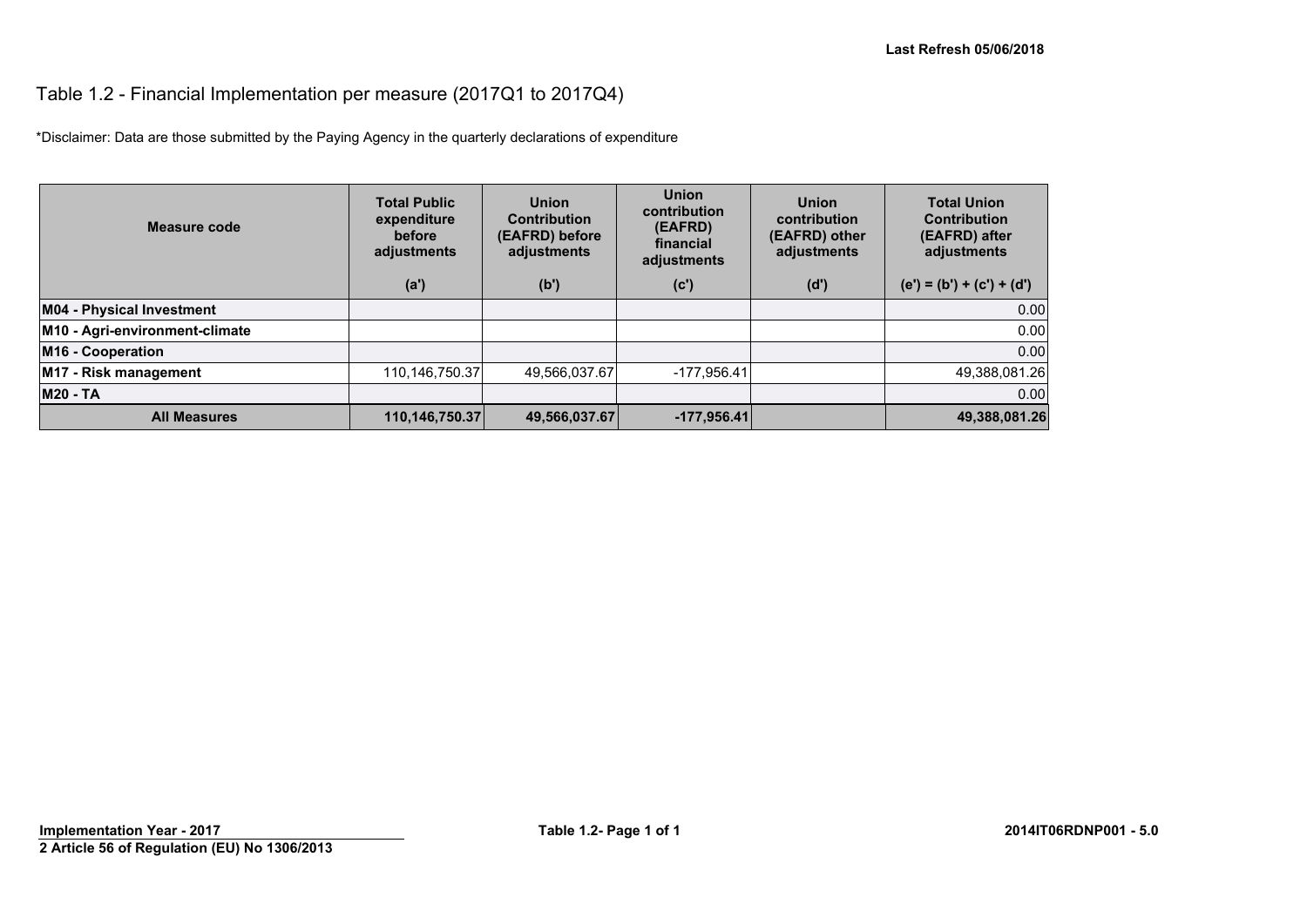#### Table 1.3 - Financial Implementation per measure (cumulative until 2017Q4)

\*Disclaimer: Data are those submitted by the Paying Agency in the quarterly declarations of expenditure

| Measure code                   | <b>Total Public</b><br>expenditure<br>before<br>adjustments | <b>Union</b><br><b>Contribution</b><br>(EAFRD) before<br>adjustments | <b>Union</b><br><b>Contribution</b><br>(EAFRD)<br>financial<br>adjustments | <b>Union</b><br><b>Contribution</b><br>(EAFRD) other<br>adjustments | <b>Total Union</b><br><b>Contribution</b><br>(EAFRD) after<br>adjustmetns |
|--------------------------------|-------------------------------------------------------------|----------------------------------------------------------------------|----------------------------------------------------------------------------|---------------------------------------------------------------------|---------------------------------------------------------------------------|
|                                | (a')                                                        | (b')                                                                 | (c')                                                                       | (d')                                                                | $(e') = (b') + (c') + (d')$                                               |
| M04 - Physical Investment      |                                                             |                                                                      |                                                                            |                                                                     | 0.00                                                                      |
| M10 - Agri-environment-climate |                                                             |                                                                      |                                                                            |                                                                     | 0.00                                                                      |
| M16 - Cooperation              |                                                             |                                                                      |                                                                            |                                                                     | 0.00                                                                      |
| M17 - Risk management          | 110,146,750.37                                              | 49,566,037.67                                                        | $-177,956.41$                                                              |                                                                     | 49,388,081.26                                                             |
| <b>M20 - TA</b>                |                                                             |                                                                      |                                                                            |                                                                     | 0.00                                                                      |
| <b>All Measures</b>            | 110,146,750.37                                              | 49,566,037.67                                                        | $-177,956.41$                                                              |                                                                     | 49,388,081.26                                                             |